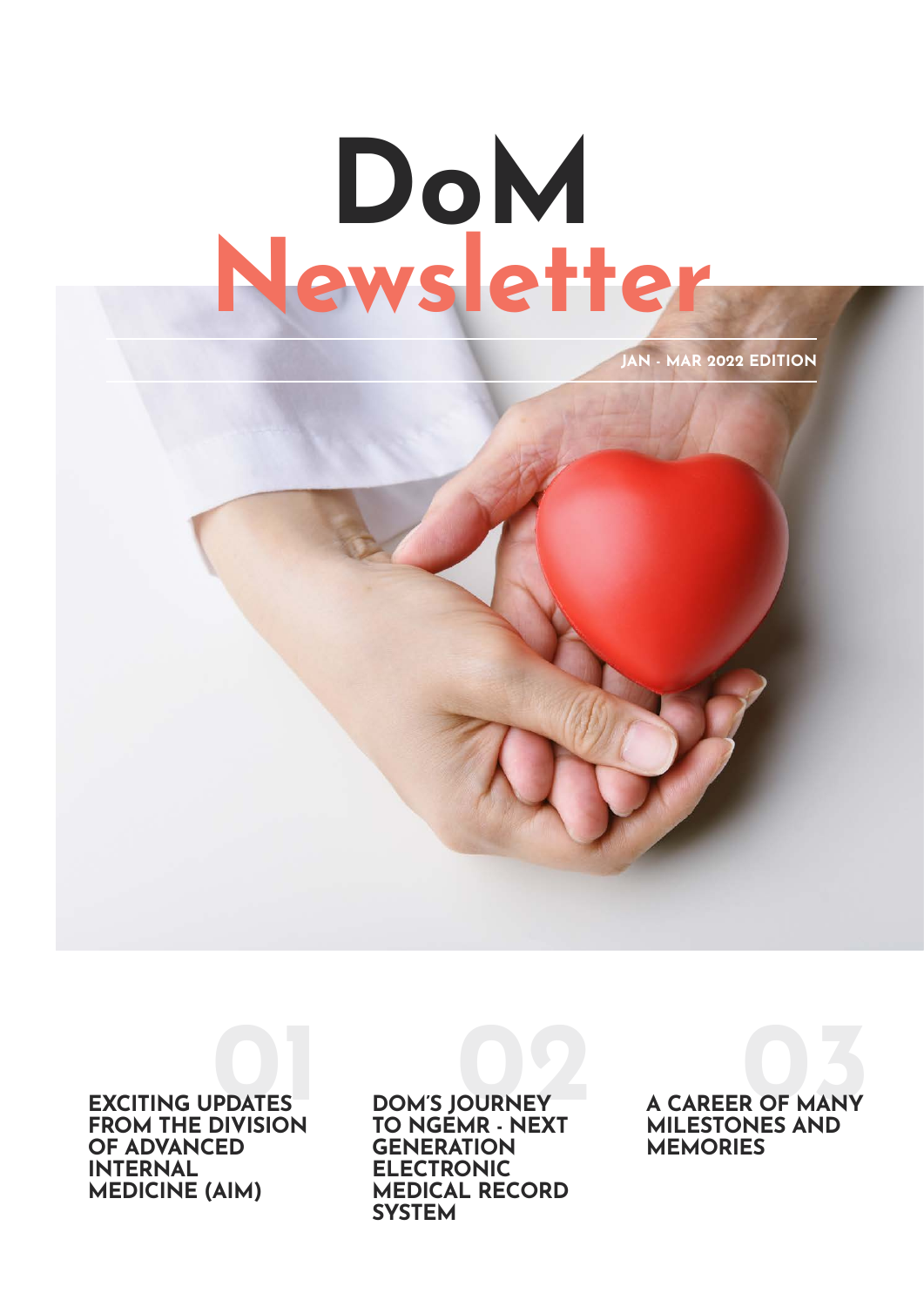# <span id="page-1-0"></span>CONTENTS



- **[01. Exciting Updates from the Division of](#page-2-0)  Advanced Internal Medicine (AIM)**
- **[02. Banding together with the scientific](#page-3-0)  [community to tackle COVID-19](#page-3-0)**
- **[03. DoM's Journey to NGEMR Next Generation](#page-4-0)  [Electronic Medical Record System](#page-4-0)**
- **[04. Launch of NGEMR with Morale Boosters](#page-6-0)**





- **[05. DoM newborns and International](#page-7-0)  [Women's Day](#page-7-0)**
- **[06. A career of many milestones and memories](#page-8-0)**
- **[07. Insignia Contest](#page-9-0)**

#### **Special thanks to the following for their time to contribute to our newsletter**

- Dr Dariusz Piotr Olszyna from Division of AIM
- Assoc Prof Louis Chai from Division of Infectious Disease
- Ms June Chua from Neuroscience Clinic
- Ms Maillika Raguraman, Secretary of Department of Medicine
- Dr Valencia Lim from Division of RCCM and Ms Chong Yew Mei from Department of Medicine

#### **We would love to hear from you!**

If you or your division would like to be featured in our next newsletter, please email to us before 15th May 2022 to: Dom\_CorpComms@nuhs.edu.sg, cc boon\_yin\_ong@nuhs.edu.sg and / or s.foo@nus.edu.sg.

Please email us at the above email addresses for any feedback regarding this issue of the DOM Newsletter!!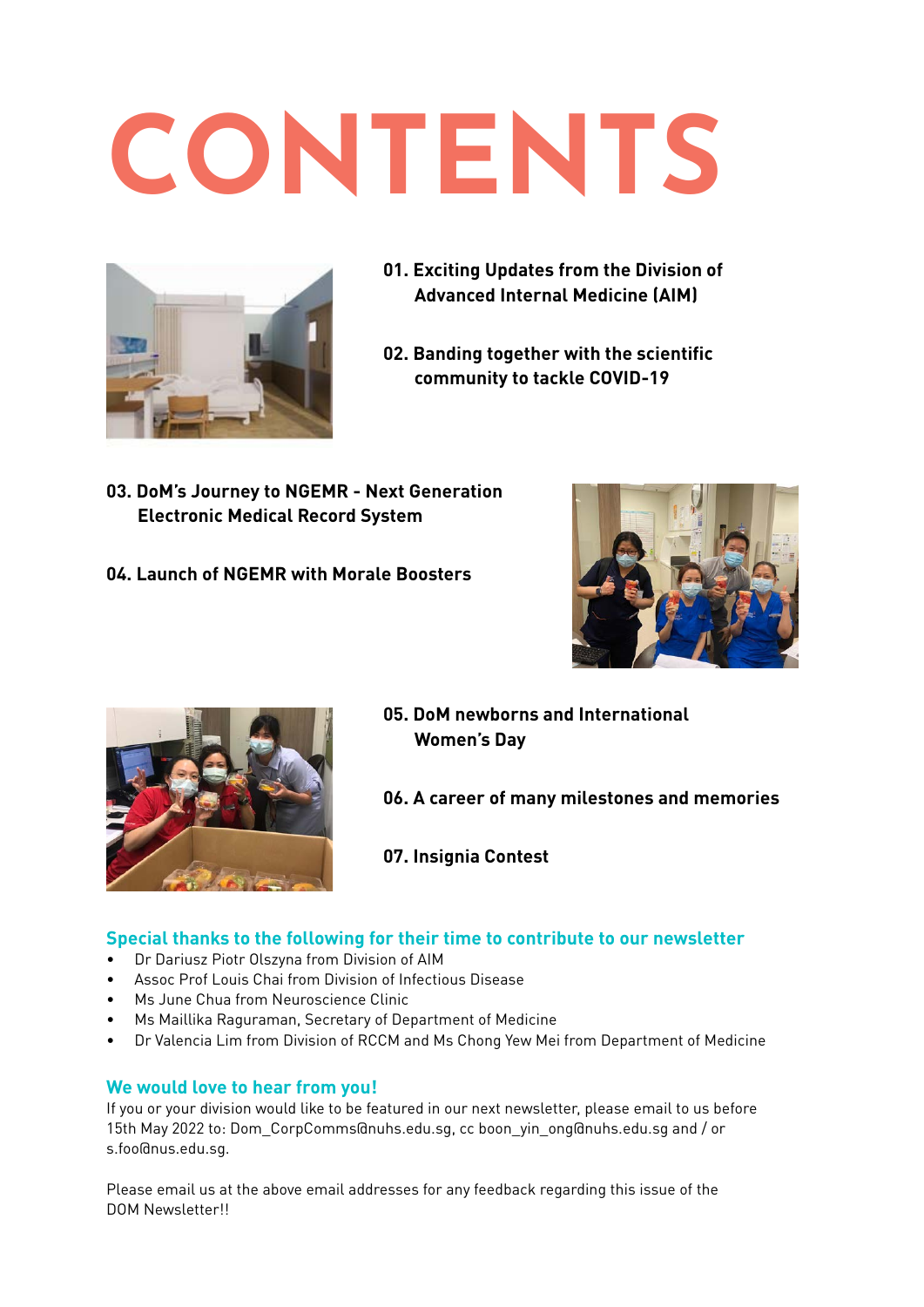## <span id="page-2-0"></span>Incredible Care with AIM in year 2022

What can we look forward to in the year 2022 with the Division of Advanced Internal Medicine (AIM)? Find below some glimpses of what we can expect from the Division, from Dr Dariusz's perspective.

2021 saw many exciting changes in AIM. We introduced NUHS@Home service in late 2020, initially with just three patients. In 2021 it expanded and stepped up to function as the COVID-19 Virtual Ward with currently more than 100 patients at any given time. Our Virtual Ward team cares for increasingly more complicated patients, such as transplant recipients, actively treating them with the newest COVID-19 therapeutics. These patients would otherwise be admitted to NUH putting pressure on our BOR.

This year, we will open AMU2.0 with more beds, procedural hub, HOT clinic and enhanced care area. It should help ease the pressure on ED and all those who currently go to ED to ensure IDC.

We have worked with Gastroenterology and Endocrinology colleagues to redirect referrals which can be managed by general internists such as loss of weight, abnormal liver function enzymes or osteoporosis. Soon we hope to include others, such as headaches, currently referred to Neurology.

We have created a VDO for urinary tract infections and are trying hard to decrease the length of stay for our patients. In 2022 we hope to be flexible in shifting our manpower between inpatient and outpatient services to be a more agile clinical team. We look forward to 2022 to be no less exciting than 2021 as we work together with others towards *Incredible Care*.

Contribution made by Dr Dariusz Piotr Olszyna, Head of Division of Advanced Internal Medicine



NUHS@Home service saw the introduction of BotMD as part of patient care to monitor and track the residents' vitals.



Current Acute Medical Unit.

Looking forward to the new AMU2.0!



Pictures are for illustration purposes only and are not entirely a true reflection of the future AIM.

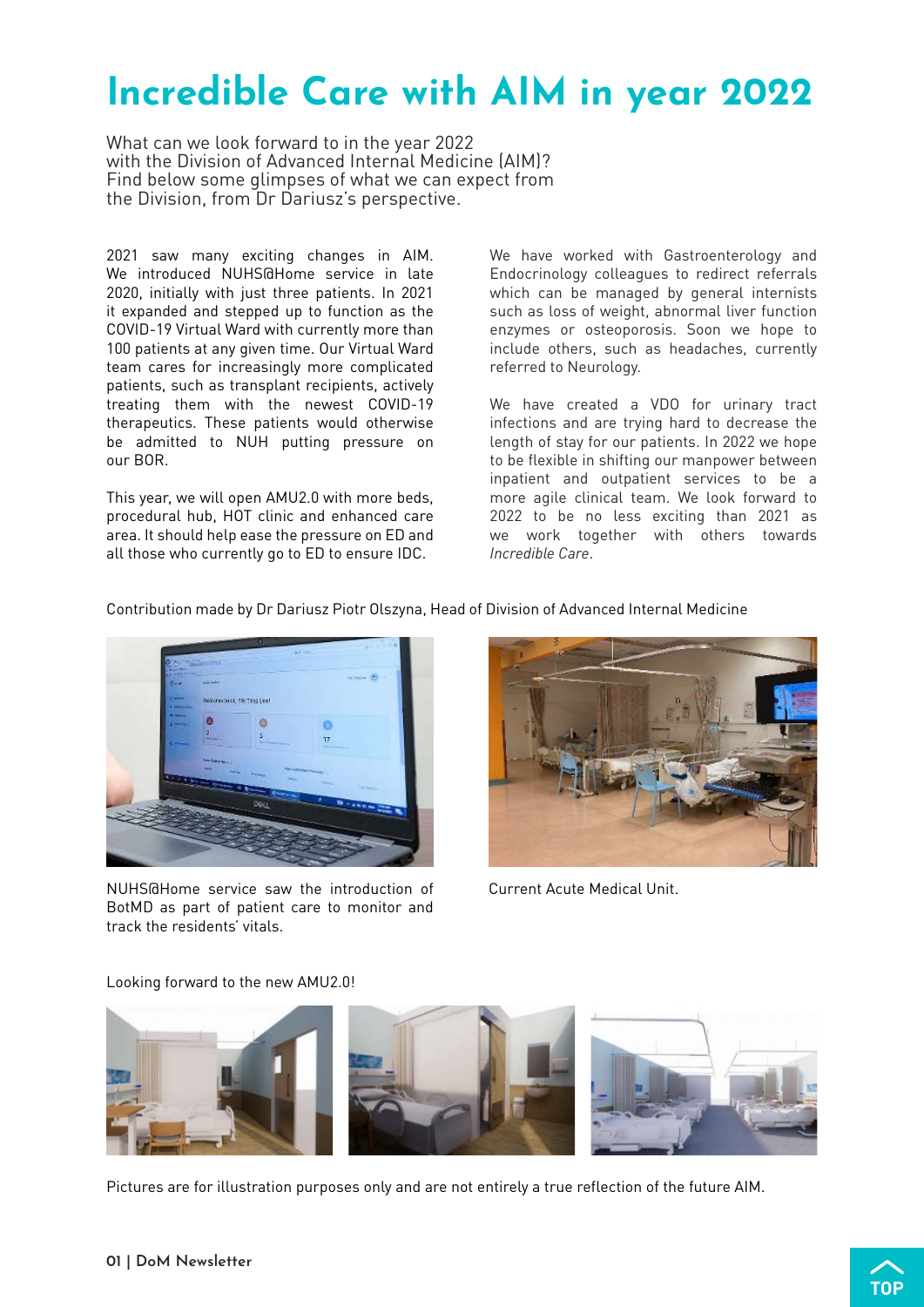## <span id="page-3-0"></span>Banding together with the scientific community to tackle COVID-19

For the last two years, the global scientific community has banded together to learn more about the SARS-COV virus in a bid to improve understanding of the virus and pinpoint the most effective treatments. One of the participants contributing to this concerted effort is the Department of Medicine's Division of Infectious Diseases, which has taken part in several multinational, multi-centre trials.

Beyond [understanding the virus and its](https://pubmed.ncbi.nlm.nih.gov/32822564/)  [evolution,](https://pubmed.ncbi.nlm.nih.gov/32822564/) some of the most significant studies have been focussed on therapeutics for treating severe COVID-19 infection. According to Assoc Prof Louis Chai, Senior Consultant, Division of Infectious Diseases, NUH was one of the first sites to recruit patients in Singapore. As early as February 2020 – in the early days of COVID-19 – NUH recruited the very first patient for a trial on Remdesivir. This and subsequent trials have since validated the efficacy of Remdesivir, which now forms part of the treatment protocol in Singapore for patients with serious COVID-19 infection.

The Division also participated in a trial [that affirmed the role of the use of the](https://pubmed.ncbi.nlm.nih.gov/33306283/)  [immunomodulator, Baricitinib, in combination](https://pubmed.ncbi.nlm.nih.gov/33306283/)  [with Remdesivir](https://pubmed.ncbi.nlm.nih.gov/33306283/). In the study, it was shown that combining both drugs was superior to treatment with Remdesivir alone. The drug combination was effective in reducing recovery time and accelerating improvement in clinical status among patients with COVID-19.

Significantly. Division drew deeply from participating in these international trials. It has not only used the data from these trials, but has also considered these findings against the local experience. This has led to important improvements in the way COVID-19 is treated, such as in the development of clinical pathways that better prognosticate patients and permit enhanced clinical decision-making and interventions.

Assoc Prof Chai also shared that: "Based on this knowledge and experience gained from trials, we are currently conducting our own in-house clinical trials for high-risk patients."

The team has also been actively involved in vaccine work. In a retrospective Singapore-based multicentre study, [they confirmed mRNA vaccine efficacy](https://pubmed.ncbi.nlm.nih.gov/33306283/)  [at preventing symptomatic and severe COVID-19](https://pubmed.ncbi.nlm.nih.gov/33306283/)  [associated with Delta infection.](https://pubmed.ncbi.nlm.nih.gov/33306283/) It showed that vaccination is associated with faster drop in the viral load and a more robust immune response, underscoring the importance of the national vaccination programme and the role of vaccination as a key strategy to control the COVID-19 pandemic and Singapore's move towards COVID-19 resilience.

In addition to this work, the team has begun trials for a made-in-Singapore vaccine based on the Duke-NUS vaccine platform. As Assoc Prof Chai notes: "As the virus evolves, we are keeping track of its evolution to keep pace with whatever challenges come our way." To this end, he said, "Our partnerships within and outside of NUH – such as with fellow colleagues and those from SGH and NCID – will continue to strengthen our ability to combat the virus and keep our community safe."

**[TOP](#page-1-0)**

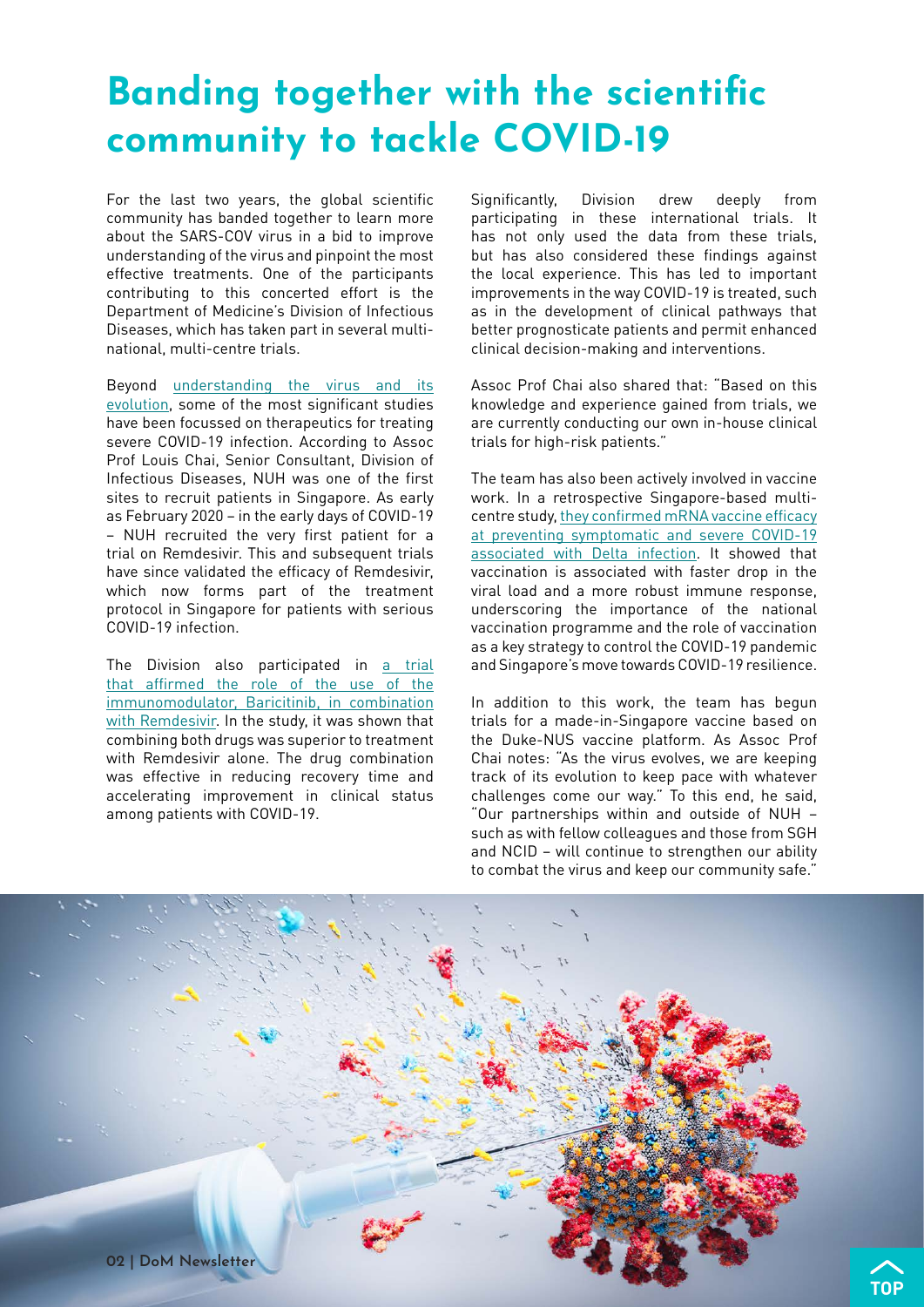## <span id="page-4-0"></span>DoM's Journey to NGEMR - Next Generation Electronic Medical Record System



**This article offers us an insight through the eyes of one of our Credentialed Trainers (CTs), Ms June Chua, detailing the importance of the adaptation of the system both at the Department and Hospital level. She also keenly shared the challenges and difficulties faced while performing the role. While she wasn't the only trainer for the Department, she definitely is the voice of a team of 3 CTs who successfully saw through the process of training of our over 400 staff out of our 600-strong department's both clinical and non-clinical staff over a two-month period.**

#### **Honorable mention to our other two CTs are Ms Valerie Ma and Sister Menaga. Long and arduous is the process, but their hard work paid off and this article is dedicated to them for their hard work!**

With a decade of work in the NUH Department of Medicine under her belt, June Chua has had a lot of experience in managing clinical processes. The clinic manager takes pride in working to improve the patient experience and delivering smooth care flows. These days, she is looking forward to doing even more as the Department – together with the whole of NUH – adopts the Next Generation Electronic Medical Record (NGEMR) system.

The implementation of NGEMR is a nationallydriven effort to transform healthcare using an integrated Electronic Health Record (EHR) software application that harmonises all IT systems across the organisation. June explains that this will fully integrate and improve access to patient information for greater care efficiency, patient safety and convenience.

In October 2021, she undertook training to become a Credentialed Trainer and formed part of a team of 14, tasked with rolling out training to over 200 Patient Service Associates (PSAs) and administrative staff across NUH. Though it has been a huge undertaking, June took it on with determination. By February 2022 – about two weeks before the system went 'live'– the team concluded their trainings.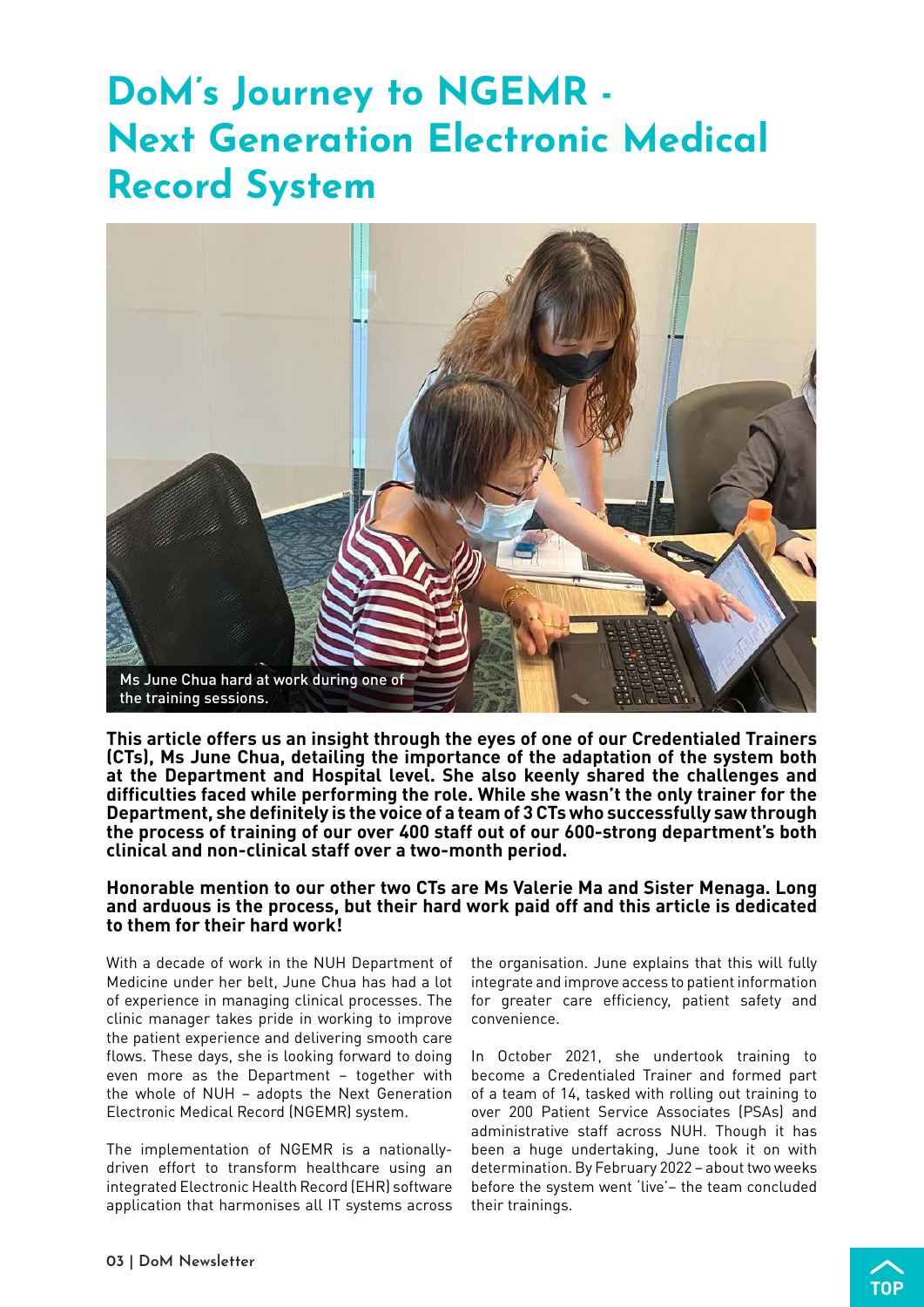"It was challenging," admits June, "But satisfying." For her 'students' it meant moving away from old familiar systems and mastering a brand new one in just three days. As a trainer, it was about making the learning as accessible and relevant as possible. June also took pains to cater the training to different competency levels and varying learning speeds.

Her experience as a former PSA helped to some extent as she understood the work from their perspective and could adapt the training to show them how the new system could be applied to current tasks and workflows.

While it has been a big undertaking, June sees the shift over to a new system as important. "By offering greater visibility data and access to resources it offers a seamless way for everyone in the organisation to integrate all our workflows," she reflects. "Wherever patients go, the records are all in one place," she adds. This improves communications, care efficiency and leads to a better patient outcome and experience.

On the operational side, it also benefits the Department as it becomes easier for staff to book and schedule appointments. For example, the system is able to automatically 'link' associated diagnostic tests in tandem with clinic follow-ups; if any changes are made, staff are alerted to schedule these tests and appointments sequentially. The system also gives clinical teams greater control over managing team-based care plans. This also means that as NUH moves towards relationship-based care, doctors can be better engaged in the patient care plans.



Sister Menaga pictured above, DoM Credentialed Trainer, during one of the NGEMR training sessions for the Nursing department.

From an organisational standpoint, NGEMR presents many opportunities for transforming the healthcare system. It will improve the quality of healthcare and clinical outcomes by increasing administrative efficiencies, facilitating care coordination, preventing medical errors and tracking data over time.

For June, the experience has been a fulfilling one. She enjoys meeting lots of people from all the different departments and learning best practices from other departments. "It has been a good opportunity for cross-sharing," she says.

And it is rewarding to see her 'students' grow more and more confident in using the new system. This will be an important factor in the journey ahead. "There is much more work to be done as we continue to refine workflows in NGEMR," she explains. "Now that we have a similar understanding, we can make the most of the new system and work together to take our workflows and processes forward."

The Department of Medicine would like to thank June and all other Credentialed Trainers of the department who undertook this task in their stride despite the complexity of the project. With the adoption of the new system, we are sure looking forward to delivering Incredible Care to all our patients at NUH!



From left to right: Sister Menaga, Ms Valerie Ma and Ms June Chua. The three-member team of Credentialed Trainers undertook the training of more than 400 DOM staff on the new NGEMR system over a short span of 2 months.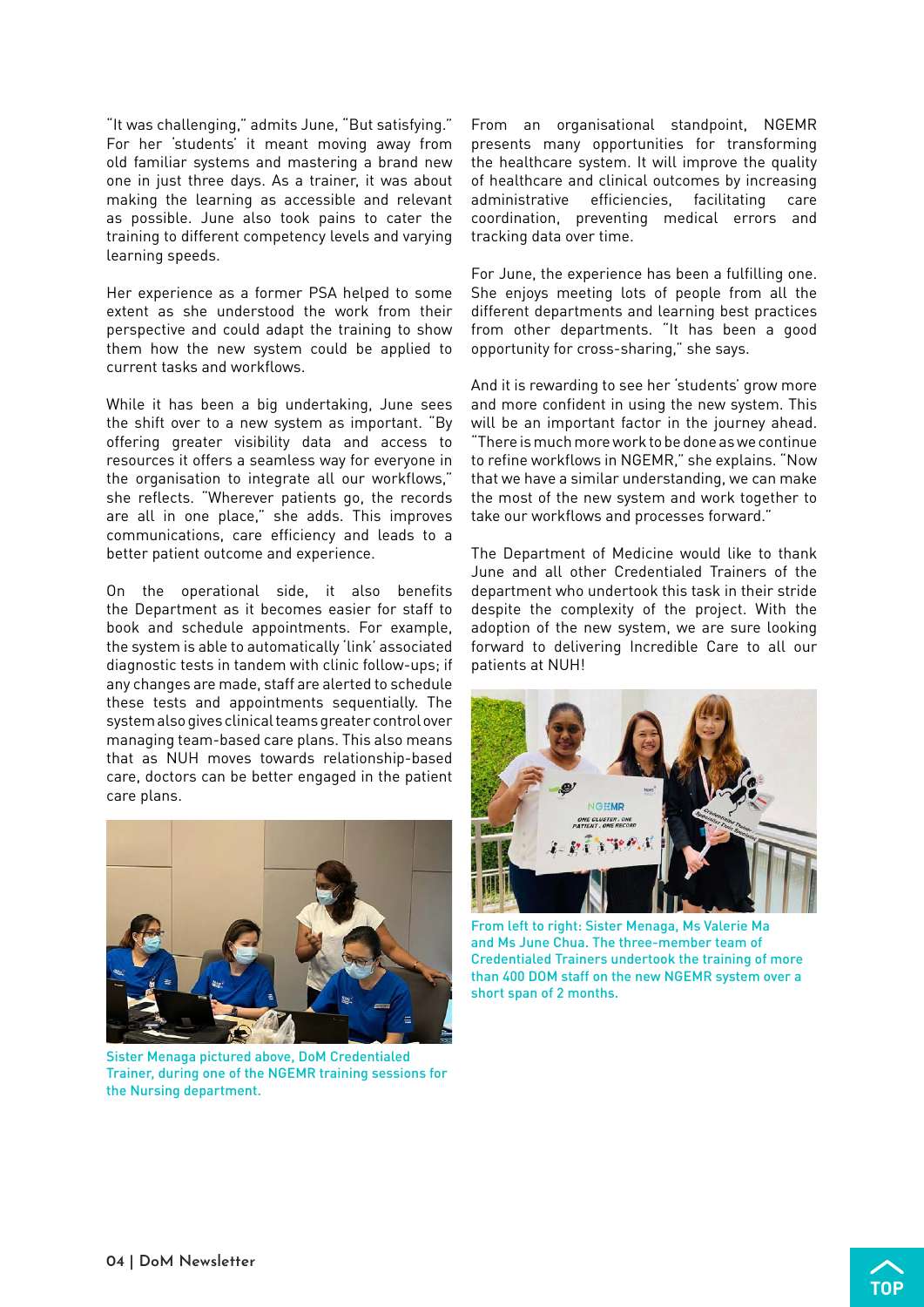## <span id="page-6-0"></span>Morale boosters for our Specialist Outpatient Clinics

In the week of 28th Feb 2022, we saw the official launch of the long awaited NGEMR for NUH. The Department understood well the stress brought about from getting used to and learning of the new system of our ground staff, on top of the day-to-day operations, and thus prepared treats for our Specialist Outpatient Clinics.

Hope these treats did their jobs well with bringing some cheers to their busy days in the clinics!

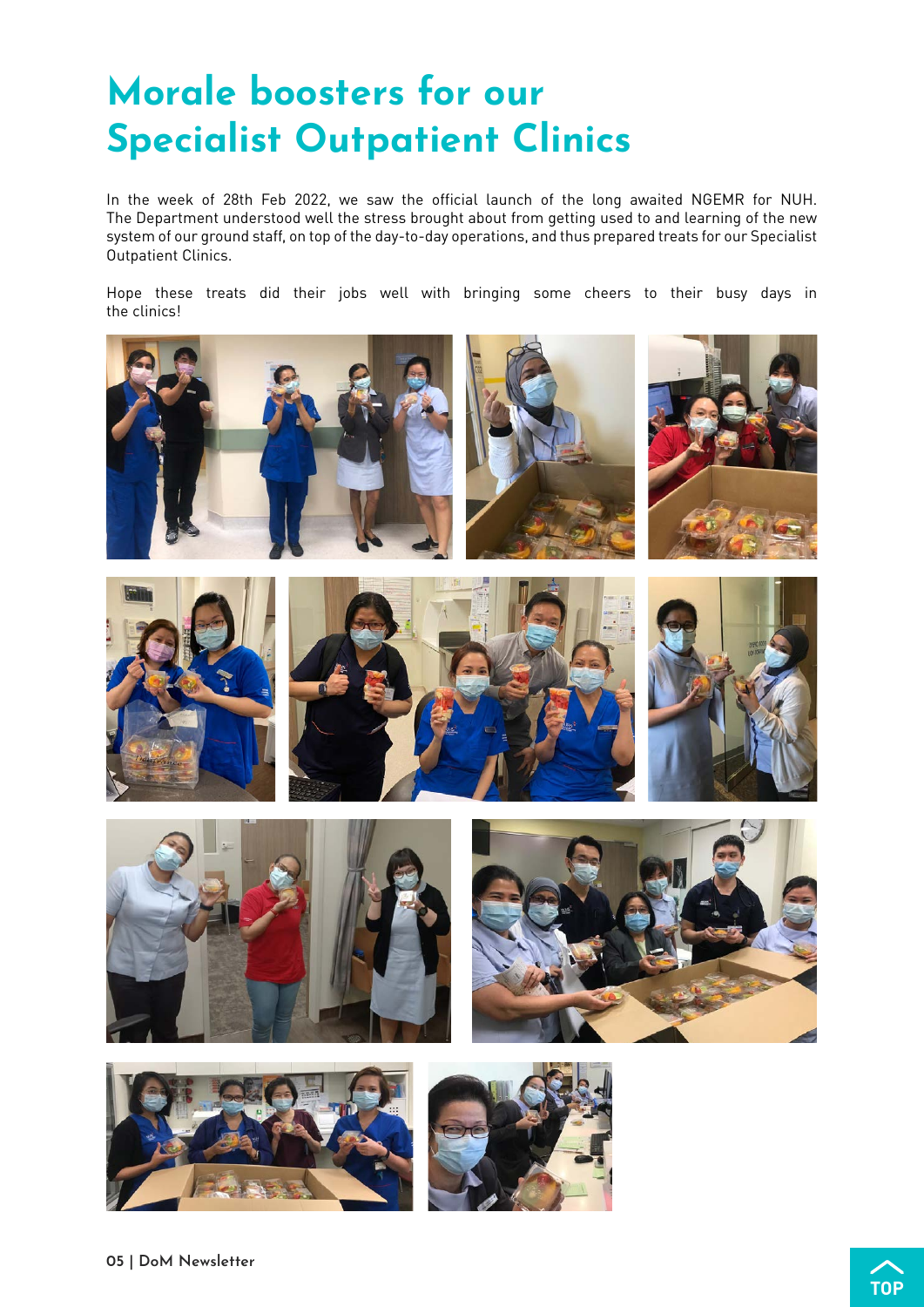## <span id="page-7-0"></span>Celebrating Women, Celebrating Strength

**International Women's Day (IWD), is a day we celebrate the social, economic, cultural, and political achievements of women. To commemorate this year's IWD, we asked two new mums in the Department to share how motherhood has reinforced and renewed the meaning of IWD – and their identity as multi-hyphenated women.**

"Women juggle so many roles every day and we often give ourselves little credit for it. Of all the roles, motherhood is definitely the most special and challenging.

This IWD, as a mother, I'm reminded to take time for myself; to be grateful for what I've been able to achieve now with increased equality at the workplace; and to support other women. To fellow working mommas, it's tough but you're stronger than you think.

You are enough!"

**- Dr Valencia Lim, Division of RCCM, mother to 8-month old, Ethan**





"We are cute daughters, We are sweet sisters, We are lovely lovers, We are darling wives, We are adorable mothers. We are a sources of strength, We are incredible, We are women!

To all the incredible women in the world, shine on, not just today but every single day.

Happy International Women's Day!"

**- Ms Chong Yew Mei, Assistant Manager, mother to 8-month-old, Yu Xi**

#### **In other happy announcements**

The Department would also like to extend our heartiest congratulations to Dr Adeline Yong from the Division of Dermatology, on the birth of her daughter, in December 2021.

Here's sharing an adorable picture of her baby and we look forward to welcome Dr Adeline back to the department in the coming months.



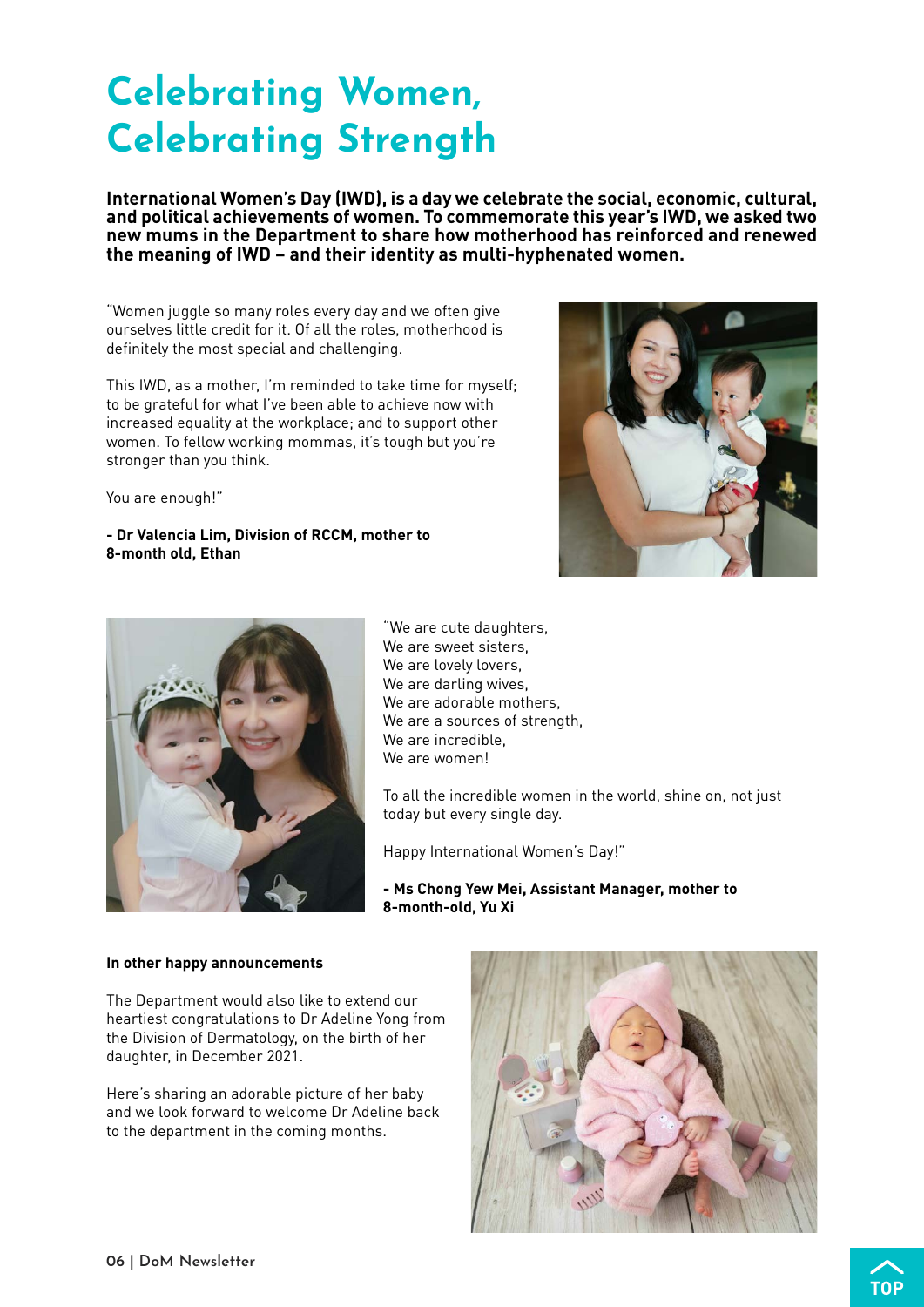## <span id="page-8-0"></span>A career of many milestones and memories



With a career spanning 44 years, Mallika Raguraman has worked with many prominent doctors at NUH. She first joined the NUS Department of Paediatrics in 1979 when it was still located at the Singapore General Hospital. At that time, she worked for Singapore's Father of

Paediatrics, the late Emeritus Professor, Wong Hock Boon.

In 1985, when all the NUS departments moved to NUH, she followed. Since then, she has journeyed with the organisation from its 'birth' and seen its growth and evolution. After spending about a decade with the Department of Paediatrics, Mallika moved to the Department of Medicine in 1994 – then helmed by the late Prof Chan Heng Leong.

Currently a Secretary at the NUH Department of Medicine, she splits her job scope between the latter and the Division of Graduate Studies. It is a lot to take on, but this is where her experience really shines.

After all, Mallika has taken on a vast number of responsibilities over the years, particularly in the area of medical student exams – the MBBS. Work was very different then, she recalled. "We didn't just help with the twice-yearly exams," she said, "We were managing research grants, HR matters, budgeting, exams and students' curriculum!" Much of this, she said was done alongside her colleague and mentor LC Chong, with whom she worked with since NUH days.

In the past, the work could also be very manual, Mallika recalled. For example, during every exam season, Mallika and her colleague – armed with their laptops – would travel with then-Head, A/ Prof Benjamin Ong, to Changi General Hospital, Singapore General Hospital, Tan Tock Seng Hospital and Alexandra Hospital, with a final stop back at NUH.

During this time, they would print the examiners' booklets for the MBBS exams, sort out the essay paper and give these out to the two examiners for marking. They would also collate all the examination marks.

Mallika shares that A/Prof Ong was instrumental in formulating the excel mark sheet, while she and her colleague would write the marks and examiners' names in fine print. "He helped and taught us to input the clinical marks in the computer's electronic system," she recalled. "We would have to be very careful and check and recheck to make sure everything was correct." These days, she said, everything is in an integrated system online, making the work much more seamless.

Even as she recollects the many differences in her work and how it has evolved, she brings up fond memories with the organisation and its growth and leadership changes, from Prof Chan Heng Leong, Prof Tan Chorh Chuan, A/Prof Benjamin Ong, Prof Lawrence Ho Khek-Yu, A/Prof Dan Yock Young to Prof A Vathsala today.

One thing stands out: the people she has met across the many departments, many of whom she calls friends. "I 'grew up' with many of them," she said, seeing them progress from housemen to consultants. Even though the organisation is so large, it still feels like an extended family to her. "It makes me happy to come to work and see so many familiar faces each day," she said.

Apart from the many colleagues she has worked with for decades, she also enjoys meeting new staff, and guiding them in understanding the inner workings of the organisation. In fact, many seek her out for advice and insight about the Department, its history and people. Her 'insider knowledge' helps her lend support to her colleagues in various operations and events. From making sure that the right administrative processes are in place to catering to dietary and meal preferences, she can be counted on to look after all her colleagues and facilitate meaningful interactions. "Whatever I can do to help, I will do," she said.



Mallika and Faculty of Medicine's library staff at the College of Medicine Building



Mallika receiving a painting from Prof Yeo Khay Guan